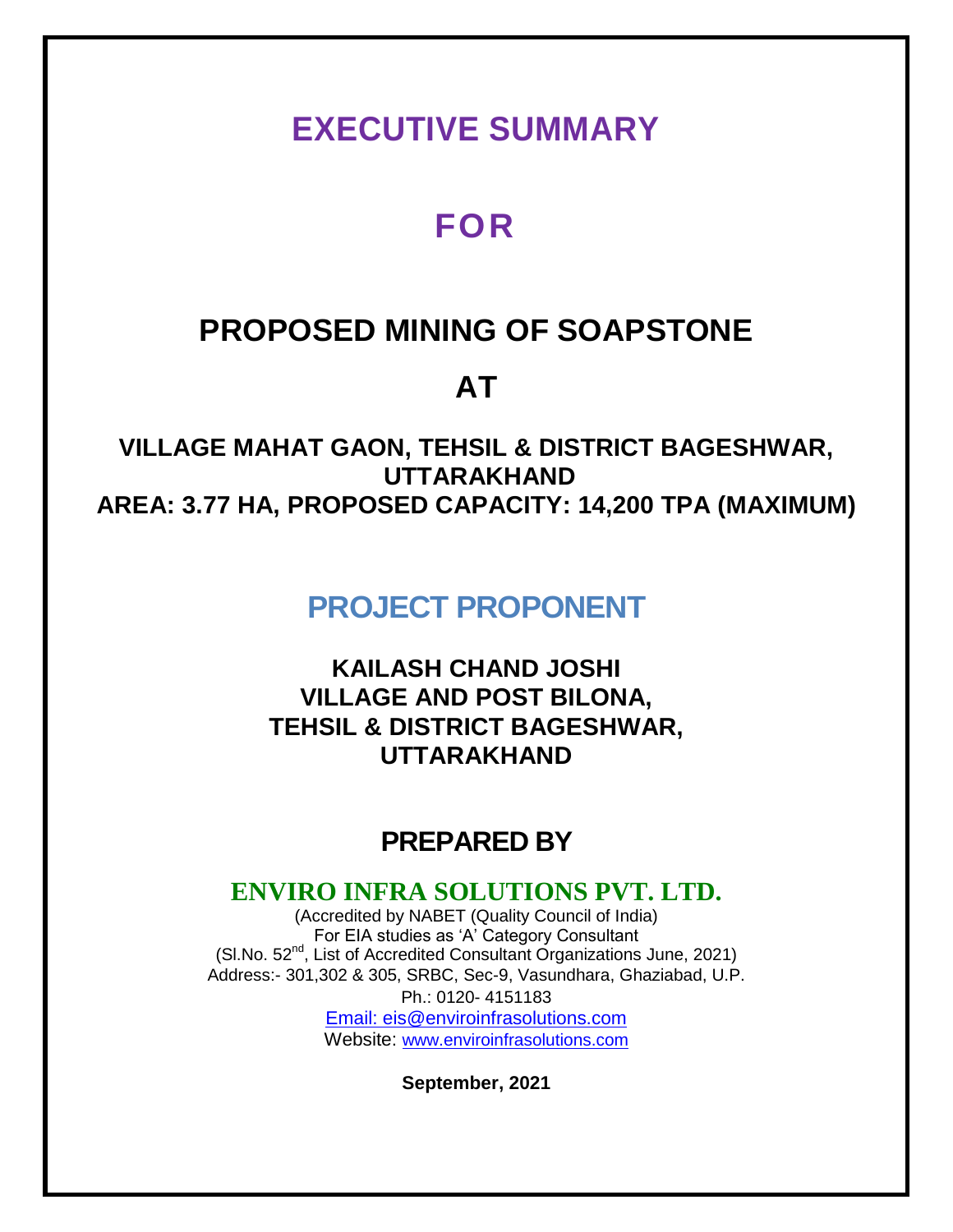## **EXECUTIVE SUMMARY**

## **1.0 INTRODUCTION**

## **1.1 Purpose of the Report**

The proposed soapstone mine extends over an area of 3.77 ha [14, 200 TPA (maximum) of Soapstone] in Village Mahat Gaon, Tehsil & District Bageshwar, Uttarakhand. The proposal for TOR was considered in its meeting dated  $7<sup>th</sup>$  August 2021 and since the project is greater than 5 ha and it comes under category B1 therefore comprehensive EIA report shall be prepared. The draft Environmental Impact Assessment report has been prepared to comply with the standard Terms of Reference (ToR), under EIA notification of the MoEF&CC dated  $14<sup>th</sup>$ September, 2006 and amended thereof, for seeking environmental clearance for mining of soapstone in the applied mining lease area.

## **1.2 Identification of Project & Project Proponent**

## **1.2.1 Identification of Project**

The project is being proposed by Shri Kailash Chand Joshi. The address of the proponent is given below:

### Shri Kailash Chand Joshi.

(Village and Post Bilona, Tehsil & District Bageshwar, Uttarakhand)

The proponent has applied for environmental clearance for mining lease in the name of Soapstone Mining Project over an area of 3.77 ha at Village Mahat Gaon, Tehsil & District Bageshwar, Uttarakhand.

## **1.2.2 Project Proponent**

Proposed mine will be executed by a private company. The proposed Soapstone Mine extends over an area of 3.77 ha [14, 200 TPA (maximum) of Soapstone] in Village Mahat Gaon, Tehsil & District Bageshwar, Uttarakhand. The LOI of proposed Soapstone Mine was granted in favor of Shri Kailash Chand Joshi for period of 25 years by the Govt. of Uttarakhand. The proposed rate of production is 14, 200 TPA (maximum) of soapstone. The estimated project cost is Rs 15.0 lakhs. The expected life of mine is 25 years.

### **Address of the applicant**

Shri Kailash Chand Joshi. (Village and Post Bilona, Tehsil & District Bageshwar, Uttarakhand)

## **2.0 BRIEF DESCRIPTION OF PROJECT**

## **2.1 Nature of the Project**

The proposed Soapstone Mine, project will adopt opencast manual cum semi mechanized method. The mine is executed over a lease area of about 3.77 ha, for the production of 14, 200 TPA of soapstone.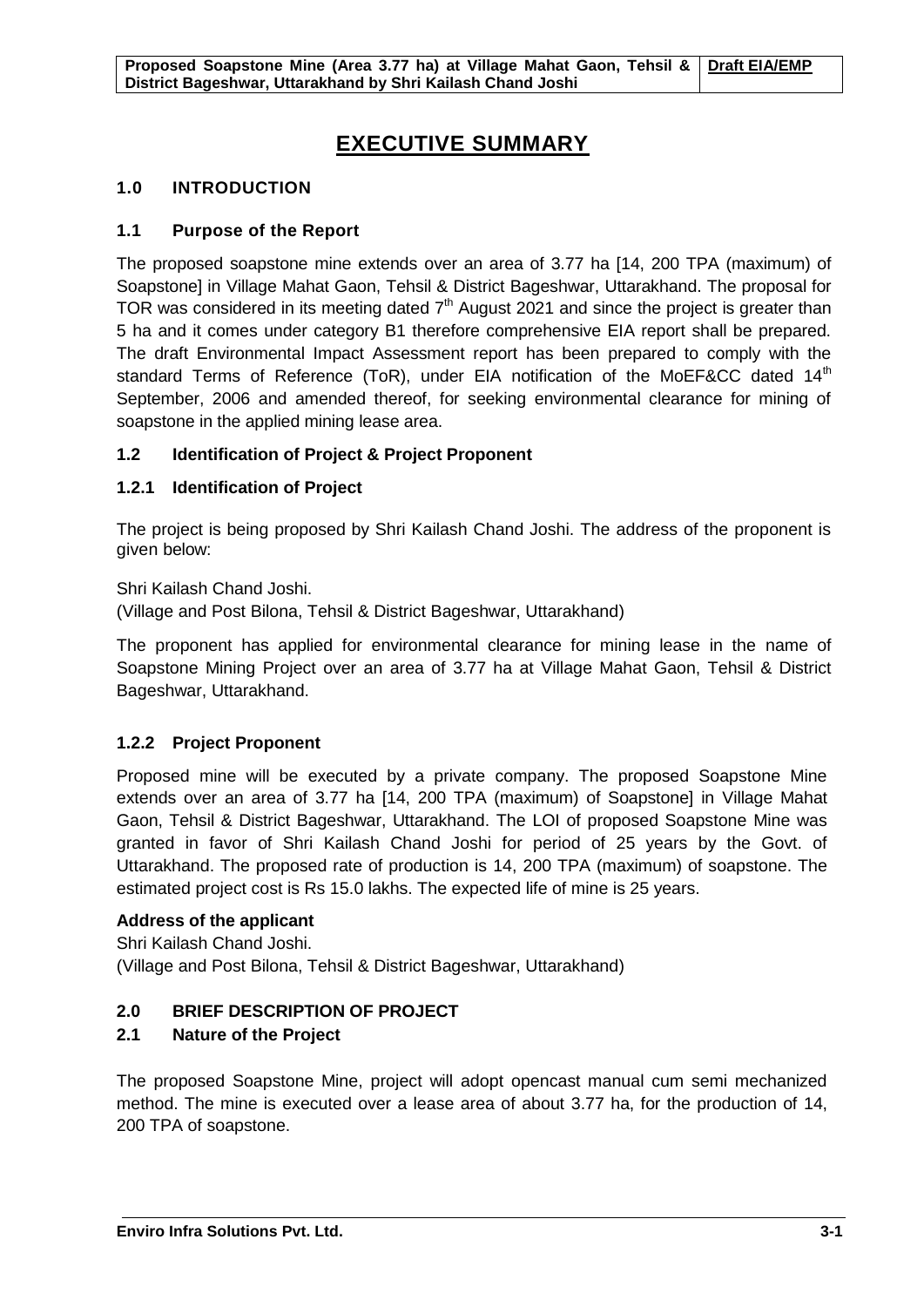Therefore as per the EIA Notification dated 15th January, 2016 and  $1<sup>st</sup>$  July, 2016, the project comes under "B1" Category since the area is greater than 5 ha.

## **2.2 Size of the Project**

The proposed Soapstone mining project extends over an area of 3.77 ha with the target maximum production capacity of mine is about 14200 TPA (maximum) of Soapstone.

## **2.3 Anticipated Life of Project and Cost of the Project**

The projected life of the mine is 25 years. The cost of the project is about Rs. 15.0 lakhs.

## **2.4 Location of the Project**

The proposed Soapstone Mine lease comes under Village Mahat Gaon, Tehsil & District Bageshwar, Uttarakhand. Geo-graphically the ML area extends from latitude 29° 52' 00.1378" to 29° 52' 08.2418" and longitude 79° 50' 18.9839" to 79° 50' 15.3818". The area falls in Survey of India topo sheet No. 53 O/13.

## **2.5 PROJECT DESCRIPTION**

## **2.5.1 Salient Features of Mine Lease**

The salient features of mine lease are given in **Table 1** below:

| Sr. No. | <b>Particular</b>                   | <b>Details</b>                                                                                                            |
|---------|-------------------------------------|---------------------------------------------------------------------------------------------------------------------------|
| А.      | Nature of the Project               | Soapstone Mining                                                                                                          |
| 1.      | ML Area                             | 3.77 Ha.                                                                                                                  |
| 2.      | <b>Proposed Production Capacity</b> | <b>Total Recoverable Quantity of Soapstone:</b><br>14200 Tonnes/ Annum (Maximum)<br>(As per approved Mining Closure Plan) |
| 3.      | Lease Period of Mine                | Lease was granted for a period of 25 Years.                                                                               |
| C.      | <b>Method of Mining</b>             |                                                                                                                           |
| 1.      | Method                              | Open-Cast semi-mechanized Mining                                                                                          |
| 2.      | Blasting / Drilling                 | Not proposed                                                                                                              |
| D.      | <b>Project Location</b>             |                                                                                                                           |
| 1.      | Village                             | Mahat Gaon                                                                                                                |
| 2.      | <b>Tehsil</b>                       | Bageshwar                                                                                                                 |
| 3.      | <b>District</b>                     | Bageshwar                                                                                                                 |
| 4.      | <b>State</b>                        | Uttarakhand                                                                                                               |
| 5.      | Topo Sheet No.                      | 530/13                                                                                                                    |
| 6.      | Lease Area Coordinates              | latitude 29° 52' 00.1378" to 29° 52' 08.2418"<br>and longitude 79° 50' 18.9839" to 79° 50'<br>15.3818"                    |
| Ε.      | <b>Cost Details</b>                 |                                                                                                                           |
| 1.      | <b>Project Cost</b>                 | <b>Rs. 15 Lac</b>                                                                                                         |
| F.      | <b>Water Demand</b>                 |                                                                                                                           |

### **Table 1: Salient Features of mine lease area**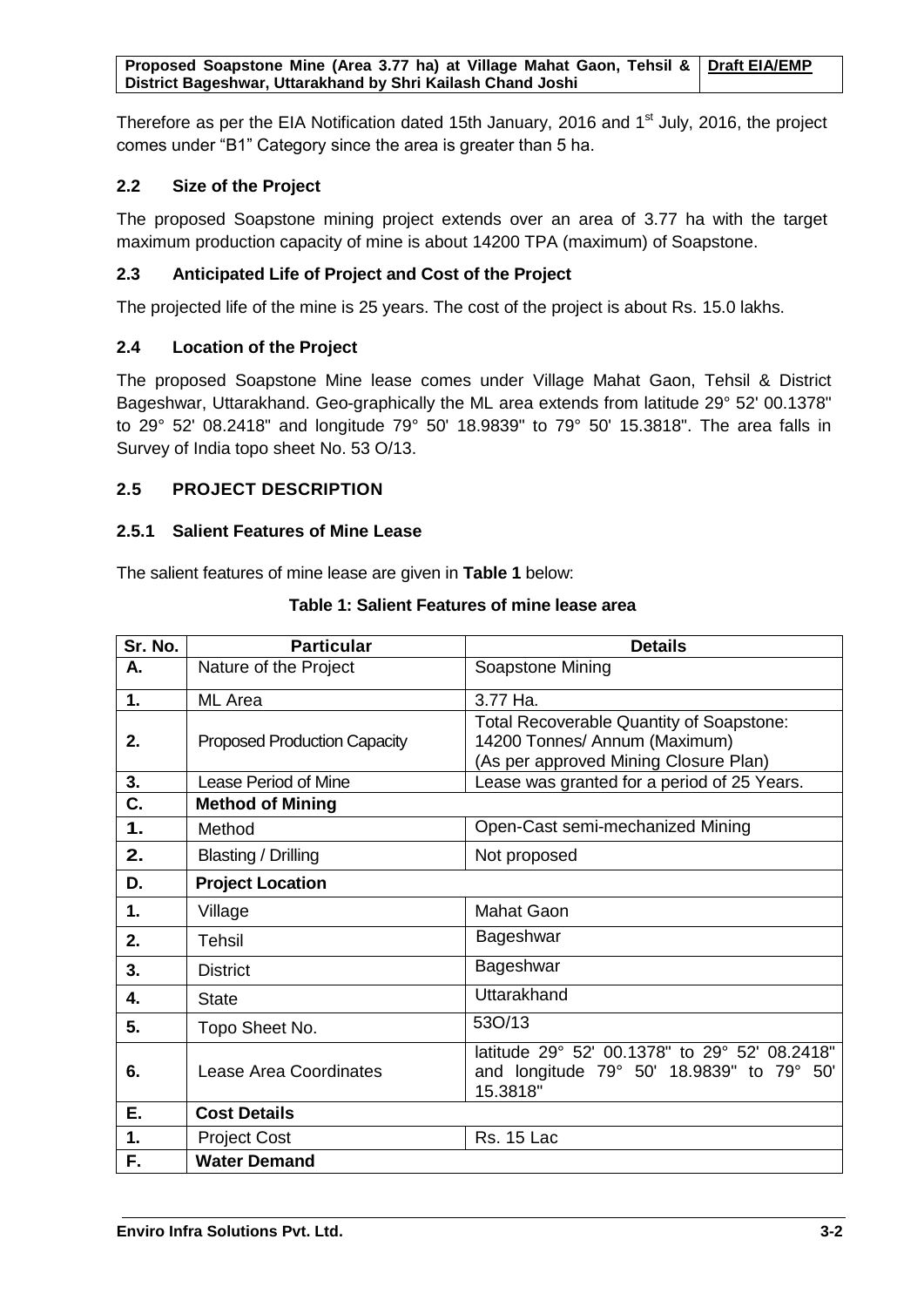| 1. | Requirement                                                                                                                     | <b>4.0 KLD</b>                                     |
|----|---------------------------------------------------------------------------------------------------------------------------------|----------------------------------------------------|
| 2. | Source of water                                                                                                                 | Nearby villages & natural springs.                 |
| G. | Man Power Requirement                                                                                                           | 61                                                 |
| Η. | <b>Environmental Setting</b>                                                                                                    |                                                    |
| 1. | Nearest Village                                                                                                                 | Mahat Gaon, 400 m (Aerial)                         |
| 2. | <b>Nearest Town</b>                                                                                                             | Bageshwar, 7 Km (Aerial)                           |
| 3. | Nearest National / State Highway                                                                                                | Bageshwar Dofar Dharamghar Road, 200 m<br>(Aerial) |
| 4. | <b>Nearest Railway Station</b>                                                                                                  | Kathgodam, 72 Km (Aerial)                          |
| 5. | <b>Nearest Airport</b>                                                                                                          | Pithoragarh, 49 Km (Aerial)                        |
| 6. | Ecological<br>Sensitive<br>Areas<br>(National Park, Wild<br>Life<br>Sanctuaries, Biosphere Reserve<br>etc.) within 10 km radius | None                                               |
| 7. | Water bodies within 10 km radius<br>of the mine site.                                                                           | Saryu River - 7.5 km (Aerial)                      |
| 8. | Archaeological Important Place                                                                                                  | None                                               |
| 9. | Seismic Zone                                                                                                                    | V                                                  |

## **2.5.2 Mine Development and Production**

The mining shall be carried out in two pits and will be done open semi cast semi mechanized way. The mining benches will be formed along the contours, the height of the benches will be kept of 3m and width more than 4m initially to facilitate separation of soapstone and remove the mineral and interburden and soil by mules. The mule track of 3- 4m width with a gradient of 1 in 3 to 1 in 4 will be made. The mineral will be transported by mules to the road point. So that the mineral can be loaded on to the trucks for further transportation to Haldwani. All the benches will be connected by mule track, so that mule can reach to the working faces the slope of the benches will be kept 70° but for exploitation of mineral benches will be steepened and width will be reduced and average slope of the faces will be kept 65 - 70°.

Year wise Production details are given in **Table 2** below:

| <b>Years</b> | <b>Saleable soapstone (Tonnes)</b> |
|--------------|------------------------------------|
| 1st          | 6316                               |
| 2nd          | 9079                               |
| 3rd          | 10322                              |
| 4th          | 11993                              |
| 5th          | 14200                              |
| <b>Total</b> | 51910                              |

**Table 2: Year wise Production of Soapstone Mine**

The quantity of top soil, waste rock from pit to be generated during next five years is given in **Table 3** below: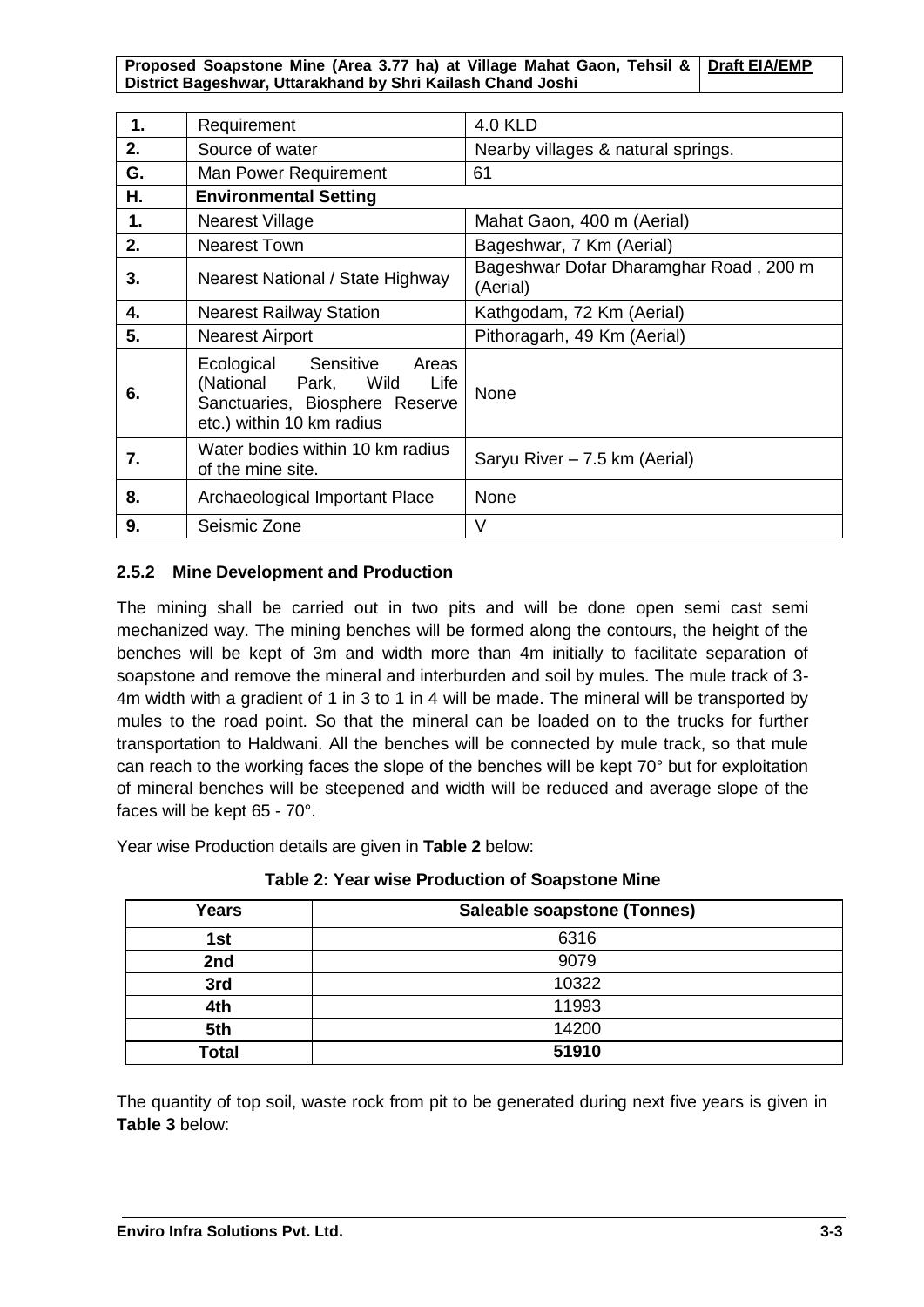| Years | Top Soil (cum) | <b>Waste Rock (Tonnes)</b> |
|-------|----------------|----------------------------|
| 1st   | 1318           | 14736                      |
| 2nd   | 1489           | 21182                      |
| 3rd   | 1803           | 24085                      |
| 4th   | 1728           | 27981                      |
| 5th   | 2616           | 33133                      |
| Total | 8954           | 121117                     |

### **Table 3: Quantity of Top Soil and waste rock to be generated**

## **2.5.3 Method of Mining**

The mining shall be carried out in two pits and will be done open semi cast semi mechanized way. The mining benches will be formed along the contours, the height of the benches will be kept of 3m and width more than 4m initially to facilitate separation of soapstone and remove the mineral and interburden and soil by mules. The mule track of 3-4m width with a gradient of 1 in 3 to 1 in 4 will be made. The mineral will be transported by mules to the road point. So that the mineral can be loaded on to the trucks for further transportation to Haldwani. All the benches will be connected by mule track, so that mule can reach to the working faces the slope of the benches will be kept 70° but for exploitation of mineral benches will be steepened and width will be reduced and average slope of the faces will be kept 65 - 70°.

## **2.5.4 Impact on Land Use, Reclamation of Mined Out Areas and Afforestation Programme**

## **Impact on land use & reclamation of mined out areas**

Opencast mining activities may alter the landscape of the lease area and also cause some disturbance to the surface features of the surrounding areas. Mining will be done after leaving 7.5 m safety barrier.

Plantation will be developed in consultation with district administration/ local authority, wherever feasible.

The Existing land use pattern is agricultural land. The impact on land form or physiography will be land use on the hilly terrain will undergo radical changes due to the open cast mining. During the next five years mining, 1.1480 land will be degraded due to mining & allied activities.

### **Proposal for reclamation of land affected by mining activities:**

The mining will commence from the higher levels and will advance towards lower levels. Intermittent backfilling will commence from the higher levels and subsequently advance towards the lower elevation so that terraced agriculture fields would undertake in such a manner that original land use will be restored i.e. before the onset of monsoon will be handed over to cultivators for cultivation. The final backfilling will be started once the ultimate benches are formed and pit reaches the optimum economic depth. All recovery of the mineral will be of the saleable grade.

Plantation will be raised in 7.5m barrier zone along the boundaries of the mining lease area by planting the native species around ML area, backfilled and reclaimed area, around water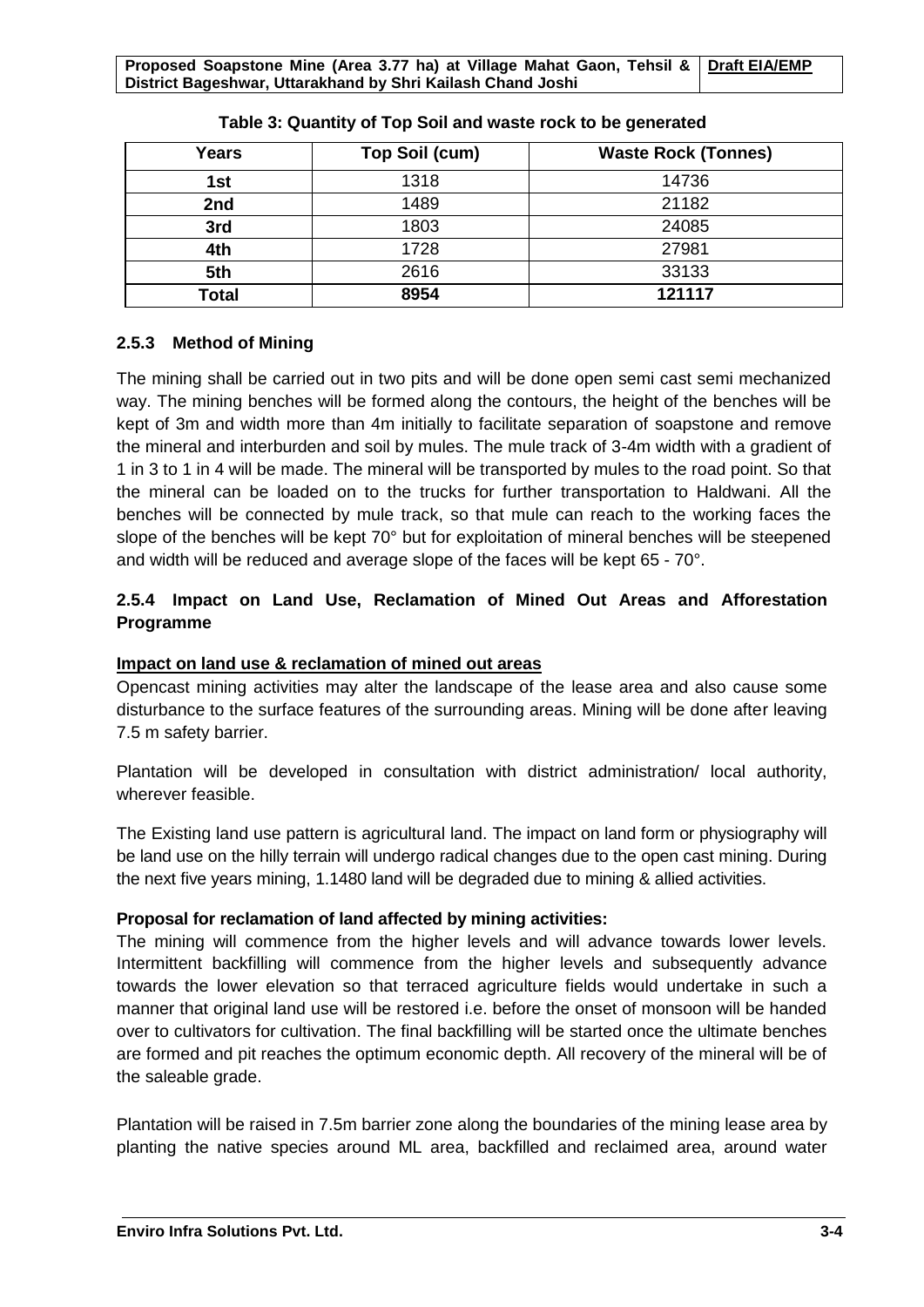body, roads, van panchayat land etc. in consultation with the local DFO/Agriculture department. The details of the year wise plantation have been shown in **Table 4**.

| Year        | Area (ha) | No of saplings |
|-------------|-----------|----------------|
| First year  | 0.062     | 100            |
| Second year | 0.062     | 100            |
| Third year  | 0.062     | 100            |
| Fourth year | 0.062     | 100            |
| Fifth year  | 0.062     | 100            |
| Total       | 0.310     | 500*           |

**Table 4: Year wise Afforestation scheduled**

\*Besides these 3500 nos. of more samplings will be done all along the periphery of the mine lease area/in the nearby van panchayat land in Mahat Gaon. Total no. of trees shall be planted in the first two years and in the next three years its maintenance will take place. Local native species like Peach (Khubani), Pears (Nashpati), Apricot (Aaru), Plumk, Mehal, Kaphal, Chilmora etc. shall be planted.

## **2.6 LAND USE PATTERN**

Presently (pre-mining), the land covered under the mine lease area is non-forest agricultural land.

## **2.7 BASELINE ENVIRONMENTAL STATUS**

## **2.7.1 Soil Quality**

Five soil samples were collected in and around the mine lease area to assess the present soil quality of the region. In the study area, variations in the pH of the soil were found to be slightly basic 7.54 to 7.88. Electrical conductivity (EC) is a measure of the soluble salts and ionic activity in the soil. In the collected soil samples the conductivity ranged from 220.12 – 340.26 µmhos/cm.

## **2.7.2 Meteorology**

Meteorological data at the site was monitored during December 2020 to February 2021 representing winter season.

## **2.7.3 Ambient Air Quality**

Ambient Air Quality Monitoring (AAQM) has been carried out at five locations during winter season from Dec 2020 to Feb 2021.

The minimum and maximum level of PM10 recorded within the study area was in the range of 34.5 µg/m3 to 54.2 µg/m3. The minimum and maximum level of PM2.5 recorded within the study area was in the range of 12.4 µg/m3 to 21.3 µg/m3. The minimum and maximum concentration of  $SO_2$  recorded within the study area was 5.0 to 6.0  $\mu$ g/m3. The minimum and maximum level of NO<sub>2</sub> recorded within the study area was in the range of was 5.7  $\mu$ g/m3 to 19.2  $\mu$ g/m3. The results thus obtained indicate that the concentrations of PM<sub>10</sub>, PM<sub>2.5</sub>, SO<sub>2</sub> and NO<sub>2</sub> in the Ambient Air are well within the National Ambient Air Quality (NAAQ) standards for Industrial, Residential, Rural and other areas.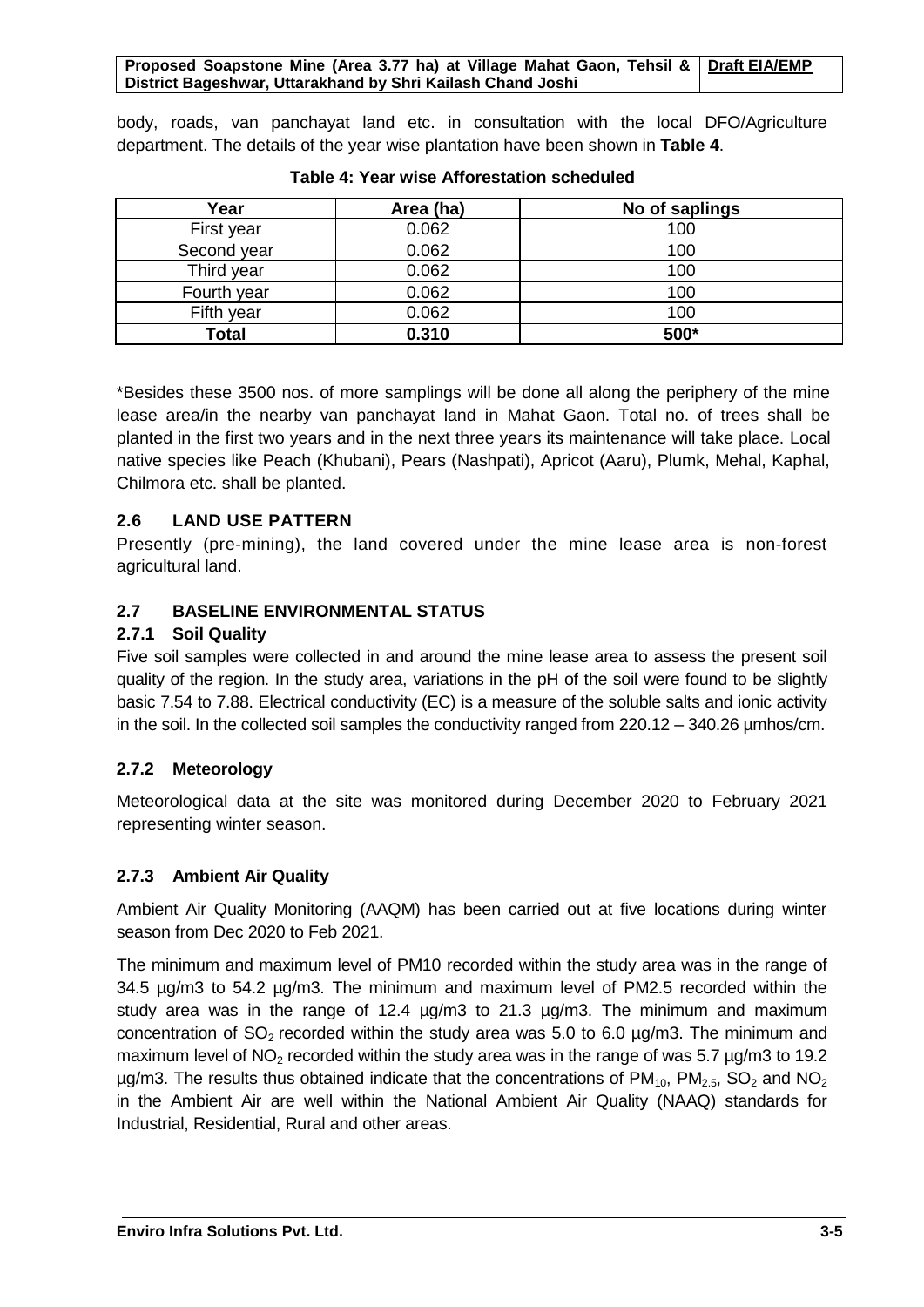## **2.7.4 Water Quality**

To assess the physical and chemical properties of water in the region, ground water samples from 5 locations and surface water samples from 2 locations were collected from various water sources around the mine lease area.

- During the study period, the pH was varying for ground water from 7.32 to 7.86 and the surface water is 7.24 to 7.56. The pH values for all the samples collected in the study area during study period were found to be within the limits.
- $\triangleright$  In ground water samples collected from the study area, the total dissolved solids in ground water are varying from 198.6 mg/l to 413.34 mg/l whereas in surface water varying from 196.52 mg/l to 202.12 mg/l. The TDS of the samples were within the desirable limit of 500 mg/l.
- $\triangleright$  The chloride level in the ground water samples collected in the study area were ranging from 12.6 mg/l to a maximum of 48 mg/l, in surface water samples 17.6 mg/l to 22.6 mg/l. The chloride samples are within the desirable limits.
- $\triangleright$  In the ground water samples collected from the study area, the hardness is varying from 182.44 mg/l to 288.2 mg/l, in surface water samples 178.53 mg/l to 184.26 mg/l.

The results indicate groundwater is generally in conformity with the drinking water standards (IS: 10500) and surface water is in conformity with IS-2296 standards.

## **2.7.5 Noise Levels**

Ambient noise levels were measured at Five locations around the proposed mine site. Assessment of average logarithm night time Leq (Ln) varies from 38.2 to 41.6 dB (A) and the average logarithm daytime Leq (Ld) varies from 48.7 to 52.6 dB (A) within the study area.

## **2.7.6 Ecological Environment**

Based on the field studies and review of published literature, it is observed that there are two Schedule-I species present in the study area of the mine lease area i.e. Indian Leopard and Asiatic Black Bear. There are no wildlife sanctuaries and National Parks within the study area of 10-km radius.

## **2.7.7 Social Environment**

According to the 2011 census of India, Bageshwar has a population of 2,59,898. The total SC population in Bageshwar district is 72,061 which is 27.72% of the total population, while ST population is 1982, which is 0.76% of the total population. The literate population in Bageshwar district is 1,79,483, out of which male & female are 97,546 and 81,937 respectively. The male literates represent 54.35% while female represent 45.65% of the total population.

## **3.0 ANTICIPATED ENVIRONMENTAL IMPACTS**

## **3.1 Impact on Air Quality**

Soapstone mine where  $PM_{10}$  and  $PM_{2.5}$  will be the main pollutants generated in mining activities. The emissions of Sulphur dioxide  $(SO_2)$ , Nitrogen Oxide  $(NO_2)$  contributed by diesel operated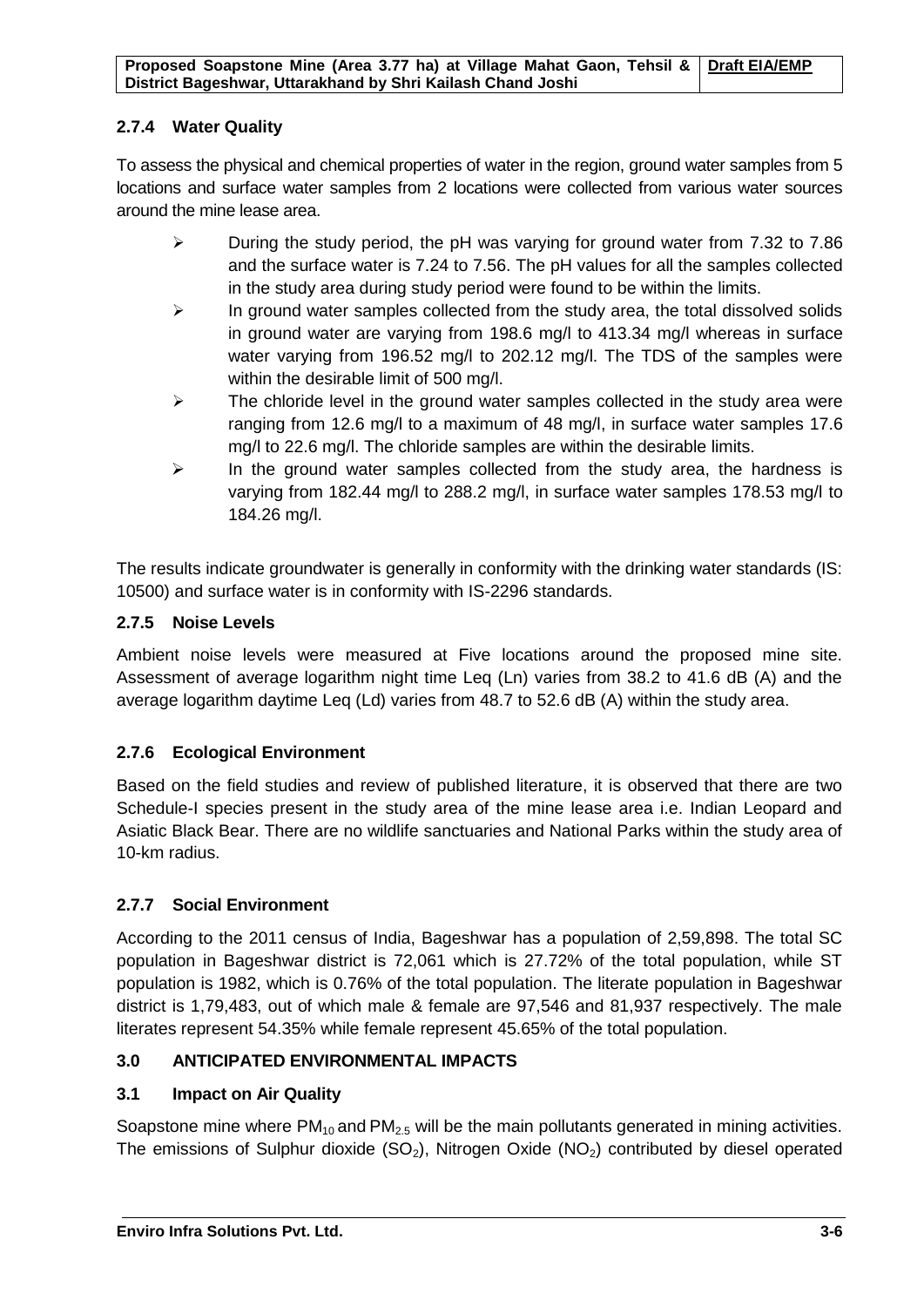equipment and vehicles movement were considered marginal as branded make and vehicles with PUC certificate will be operated only. Fugitive dust and particulates are major pollutants occurred in the mining activities. Fugitive emissions will be settled by 70- 80% by use of multiple water sprinklers. Prediction of impacts on air environment will be made with proposed production and net increase in  $PM_{10}$  and  $PM_{2.5}$  emissions at the proposed site and at the 10 km radius of study area due to mining activities.

Air pollution sources in the operating mine was classified into two categories

- i. Loading and unloading of mineral and OB, IB
- ii. Transportation on the haul road

### **3.2 Impact on Water Resources**

### **Surface Water Resources**

The topography of the area will not be largely changed in view of the proposed concurrent reclamation. During the mining activity period, there is a possibility of mixing of freshly disturbed material with the rain water. To take care of such happenings, retaining walls have been provided along the backfilled pits and along the soil and interburden dumps.

### **Groundwater Resources**

The water table in hills is usually very deep and does not have any relevance with mining activities. However, concurrent restoration to original topography will not be disturbing the percolating water.

### **3.3 Impact on Water Quality**

The impact on water quality will be confined to increased suspended solids during rain. The dumps will be secured with toe walls and rainy water will not carry significant suspended material.

### **3.4 Impact on Noise Levels and Ground Vibrations**

With the mining operations, due to the deployment of machinery, operation for mine development, excavation and transportation of soapstone and men, it is imperative that noise levels would increase. Assessment of average logarithm night time Leg (Ln) varies from 38.2 to 41.6 dB (A) and the average logarithm daytime Leq (Ld) varies from 48.7 to 52.6 dB (A) within the study area. It is also observed that these incremental noise levels will not significantly affect the existing ambient noise levels.

### **3.5 Impact on Soil**

The environmental impacts of the mining activities on topsoil are based on the quantity of removal of topsoil and its dumping. In the present project as it is proposed to temporarily store the topsoil and use it for plantation schemes, no impact of dozing of topsoil is envisaged.

The soil erosion from overburden and interburden dumps is not envisaged in the present project, as sufficient measures as detailed in the EMP would be undertaken.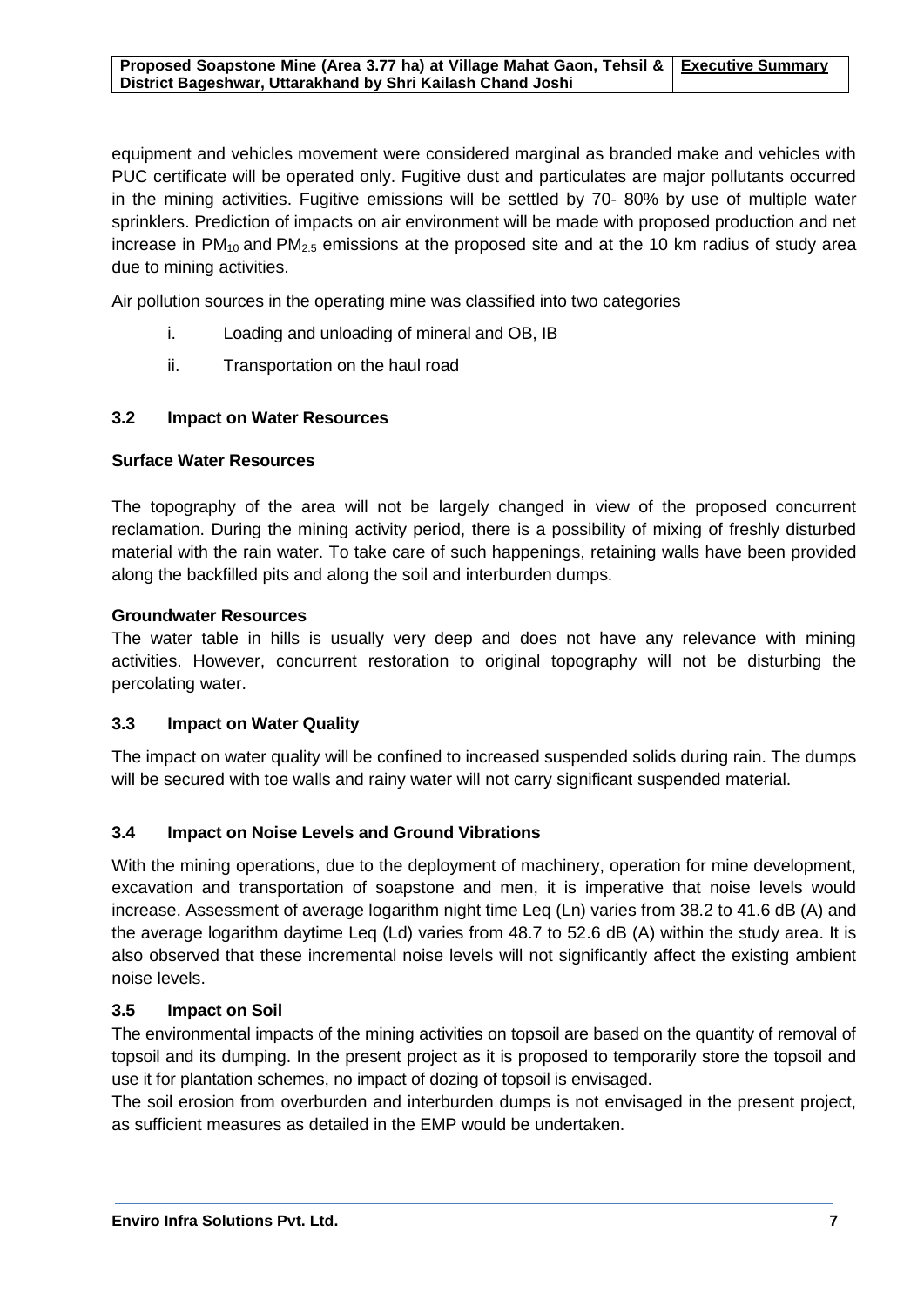## **3.6 Impact on Flora and Fauna**

There is no forest area in the core zone area of the lease. As the mining activity is restricted to core zone, no significant impact on the flora of the buffer zone due to the proposed mining of Soapstone is anticipated.

It is proposed to include *Alternanthera paronychioides, Cassia tora* and *Holoptelea integrifolia* in the plantation program as they serve as sinks for gaseous emissions. Extensive plantation comprising of pollutant resistant trees will be undertaken, which will serve not only as pollution sink but also as a noise barrier.

The incremental dust generations due to the mining operations, at the boundary of the mine lease are insignificant and it is also expected that with the adoption of mitigatory measures as suggested in EMP, the impact due to operation of the mine will be minimal on the terrestrial ecosystem and also on the adjacent forest area.

The impact on the fauna of the buffer zone due to the mining activity will be marginal. The proposed progressive plantation over a period of time will reduce the impact, if any, on the fauna.

## **3.7 Impact on Land Use Pattern**

The proposed opencast mine will result in change the land use pattern of the ML area. The land degradation is expected during mining activities like excavation, overburden dumping, soil extraction etc. Land requirement for the project has been assessed considering functional needs.

### **3.8 Impact on Socio - Economic Aspects**

The mine area does not cover any habitation. Hence the mining activity does not involve any displacement of human settlement. No public buildings, places, monuments etc exist within the lease area or in the vicinity. The mining operation will not disturb/ relocate any village or need resettlement. Thus no adverse impact is anticipated.

The impact of mining activity in the area is positive on the socio-economic environment of the region. The proposed Soapstone Mine will be providing employment to local population and it will be give preference to the local people whenever there is requirement of man power.

## **4.0 ENVIRONMENTAL MANAGEMENT PLAN**

The summary of environmental mitigation measures are given in **Table 5**.

| <b>Impact Predicted</b>                                | <b>Suggestive measure</b>                                                                                                        |
|--------------------------------------------------------|----------------------------------------------------------------------------------------------------------------------------------|
| Disturbance of free movement /<br>living of wild fauna | Awareness camps will be conducted for labours to<br>$\bullet$<br>make them aware about sensitivity/importance of<br>forest life. |
|                                                        | No tract or new road for movement of labours or                                                                                  |

### **Table 5: Proposed Environmental Mitigation Measures**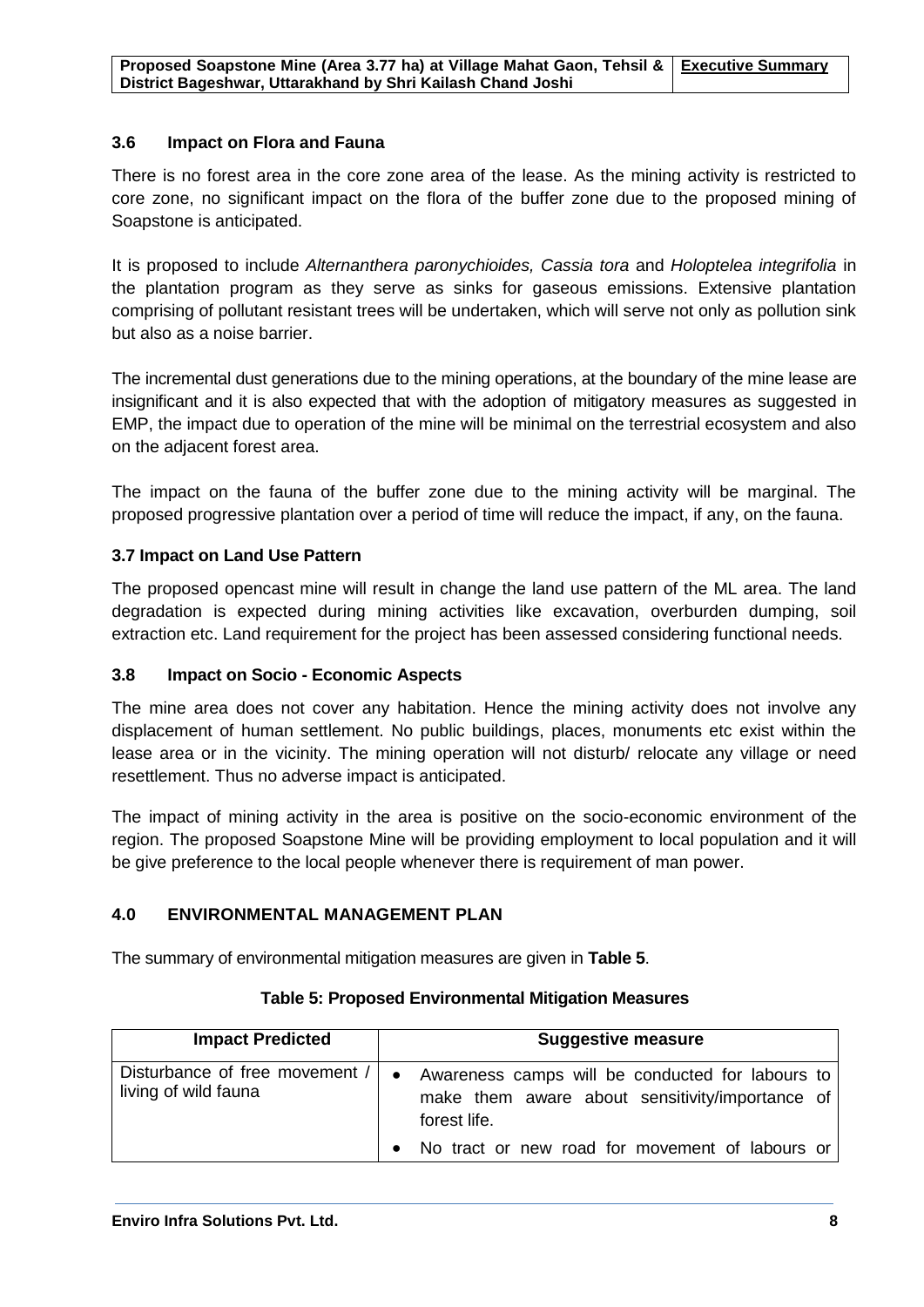|                            | vehicles be laid in reserve forest area, this will prevent<br>forest fragmentation, encroachment and human -<br>animal encounter.                                                                                                                                     |
|----------------------------|-----------------------------------------------------------------------------------------------------------------------------------------------------------------------------------------------------------------------------------------------------------------------|
|                            | Care will be taken that noise produced during vehicles<br>movement for carrying ore materials are within the<br>permissible noise level. Higher noise level in the forest<br>area will lead to restless and failure in detection of<br>calls of mates and young ones. |
|                            | Care will be taken that no hunting of animals carried<br>out by labours.                                                                                                                                                                                              |
|                            | If wild animals are noticed crossing the core zone, it<br>will not be disturbed at all.                                                                                                                                                                               |
|                            | Labours will not be allowed to discards food, plastic<br>etc., which can attract animals near the core site.                                                                                                                                                          |
|                            | Only low polluting vehicle will be allowed for carrying<br>ore materials. All vehicles allowed in the project site<br>area will have to provide pollution under control<br>certificate at the end of three months.                                                    |
|                            | No honk will be allowed in the forest area, noise level<br>will be within permissible limit (silent zone-50dB<br>during day time) as per noise pollution (regulation and<br>control), rules, 2000, CPCB norms.                                                        |
| Harvesting of forest flora | No tree cutting, chopping, lumbering, uprooting of<br>$\bullet$<br>shrubs and herbs should be allowed.                                                                                                                                                                |
|                            | No pilling of ore material should in the reserve forest<br>area.                                                                                                                                                                                                      |
|                            | Collections of economically important plants will be<br>fully restricted.                                                                                                                                                                                             |

## **5.0 ANALYSIS OF ALTERNATIVES**

The Soapstone has been identified based on the result of geological investigations and exploration carried out by the Geological Survey of India (GSI). The mining projects are site specific as such alternate sites were not considered.

The mine will be operated by opencast cum semi-mechanized method of mining. No other alternative technologies will be used because of the hard nature of the ore. Proposed mine is using eco-friendly measures to minimize the impact of mining on the surrounding environment.

## **6.0 COST ESTIMATES**

The details of the cost for the Environmental Management plan for 5 years, the budget for Corporate Environmental Responsibility (CER) (per year) and year wise allocation of funds for the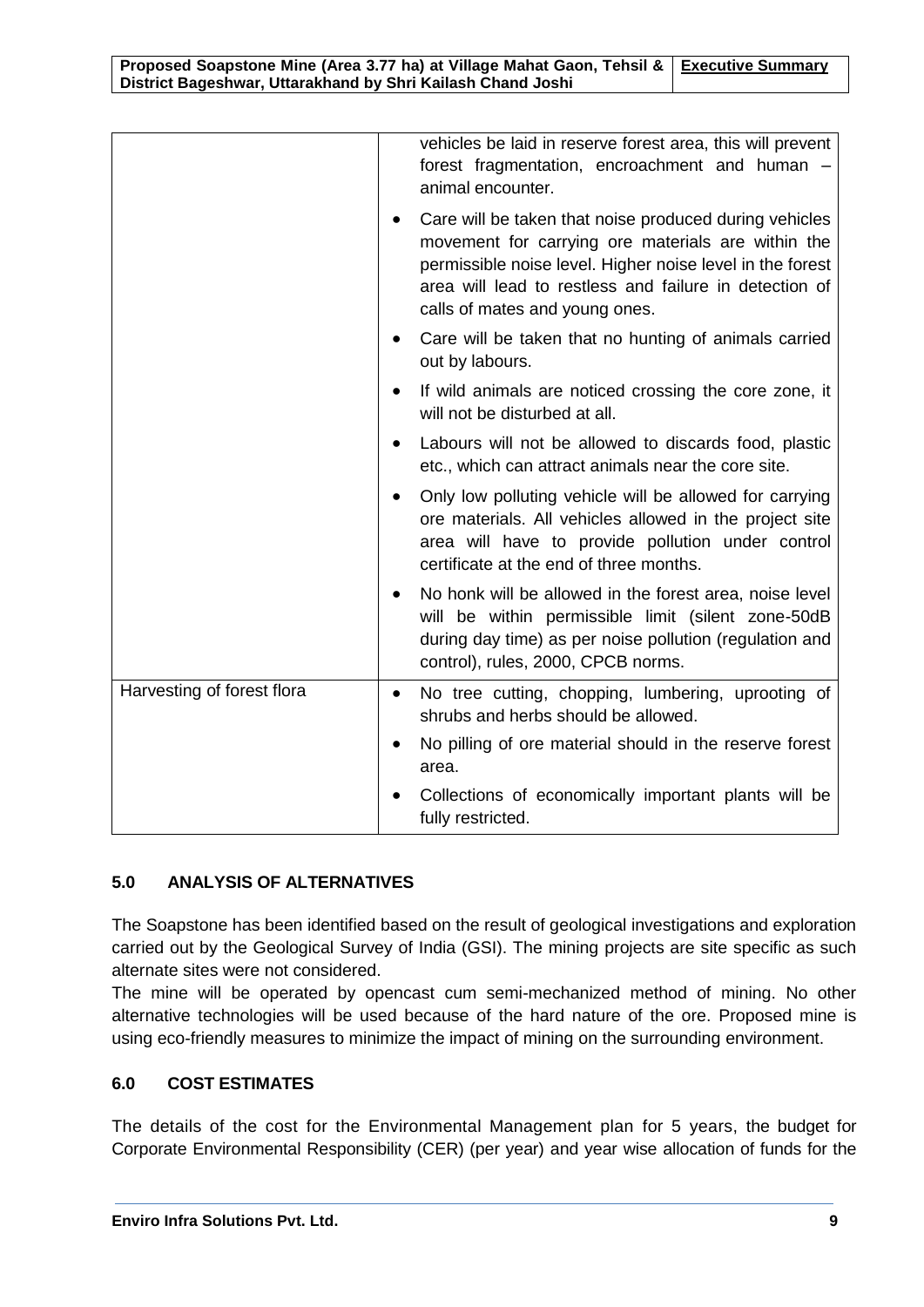#### **Proposed Soapstone Mine (Area 3.77 ha) at Village Mahat Gaon, Tehsil & Executive Summary District Bageshwar, Uttarakhand by Shri Kailash Chand Joshi**

various activities proposed to be taken up under CSR programme has been given in **Table-6, Table 7 and Table 8** respectively**.**

| <b>S. No.</b> | <b>Measures</b>                                                                                                                                                      | Cost (In Rs.) |
|---------------|----------------------------------------------------------------------------------------------------------------------------------------------------------------------|---------------|
|               | Water Sprinkling for dust suppression                                                                                                                                | 50,000        |
| 2.            | Environmental Monitoring:                                                                                                                                            | 1,00,000      |
|               | <b>Ambient Air Quality Monitoring</b><br><b>Ambient Noise Monitoring</b><br>(ii)<br>(iii) Water Quality Sampling & Analysis<br>(iv) Soil Quality Sampling & Analysis |               |
| 3.            | their<br>Plantation of 4000<br>with<br>trees<br>along<br>maintenance for green belt                                                                                  | 4,00,000      |
| 4.            | Cost for Retaining wall/Toe wall                                                                                                                                     | 74,700        |
| Total         |                                                                                                                                                                      | 6,24,700      |

## **Table 6: Budget for Environmental Management Plan**

### **Table 7: Budget for Corporate Environmental Responsibility (CER) (per year)**

| <b>S. No.</b> | <b>Measures</b>                                                                           | Cost (In Rs.) (per year) |  |
|---------------|-------------------------------------------------------------------------------------------|--------------------------|--|
|               | <b>Sanitation facilities</b>                                                              | 25,000                   |  |
| 2.            | Skill Development for villagers                                                           | 20,000                   |  |
| 3.            | Awareness to local farmers to increase yield of crop<br>and fodder                        | 15,000                   |  |
|               | Plantation in the community areas/schools and on<br>van panchayat land of nearby villages | 40,000                   |  |
|               | Total<br>1,00,000                                                                         |                          |  |

## **Table 8: Year wise allocation of funds for the various activities proposed to be taken up under CSR programme**

| <b>S. No.</b>  | <b>Activities</b>                                            | <b>Allocation of Fund (Rs.)</b> |
|----------------|--------------------------------------------------------------|---------------------------------|
|                | <b>Health Camps</b>                                          | 50,000                          |
| $\overline{2}$ | <b>Drinking Water Facilities</b>                             | 20,000                          |
| 3              | Maintenance of foot track                                    | 50,000                          |
| 4              | Donation for Temple Construction                             | 30,000                          |
| 5              | Donation for cultural activities in the<br>surrounding areas | 50,000                          |
| Total          |                                                              | 2,00,000                        |

## **7.0 ADDITIONAL STUDIES**

### **7.1 Risk Assessment and Disaster Management Plan**

The complete mining operation will be carried out under the management control and direction of a qualified mine manager holding Mines Manager's Certificate of Competency. Moreover, mining staff will be sent to refresher courses from time to time to keep them updated.